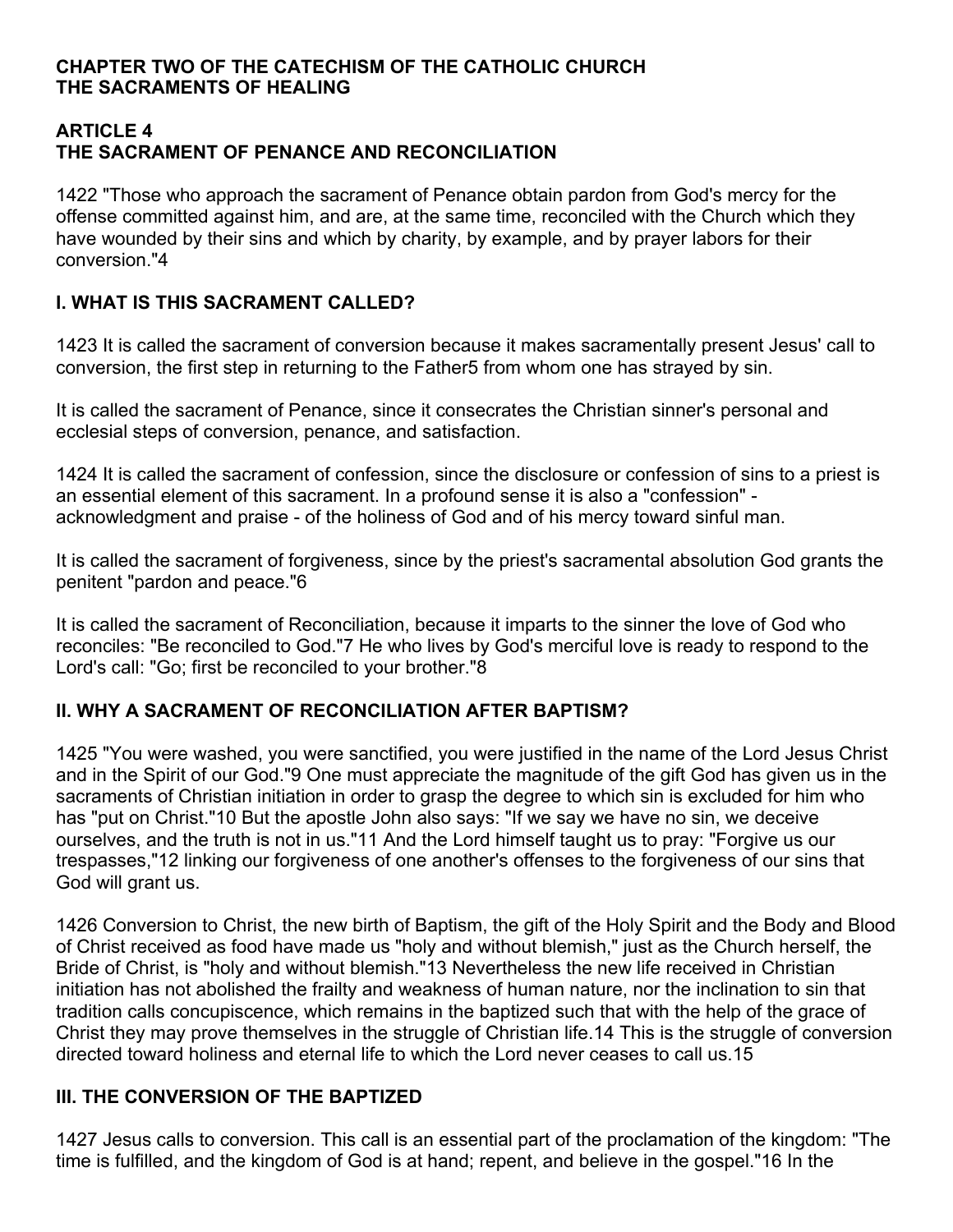Church's preaching this call is addressed first to those who do not yet know Christ and his Gospel. Also, Baptism is the principal place for the first and fundamental conversion. It is by faith in the Gospel and by Baptism17 that one renounces evil and gains salvation, that is, the forgiveness of all sins and the gift of new life.

1428 Christ's call to conversion continues to resound in the lives of Christians. This second conversion is an uninterrupted task for the whole Church who, "clasping sinners to her bosom, [is] at once holy and always in need of purification, [and] follows constantly the path of penance and renewal."18 This endeavor of conversion is not just a human work. It is the movement of a "contrite heart," drawn and moved by grace to respond to the merciful love of God who loved us first.19

1429 St. Peter's conversion after he had denied his master three times bears witness to this. Jesus' look of infinite mercy drew tears of repentance from Peter and, after the Lord's resurrection, a threefold affirmation of love for him.20 The second conversion also has a communitarian dimension, as is clear in the Lord's call to a whole Church: "Repent!"21

St. Ambrose says of the two conversions that, in the Church, "there are water and tears: the water of Baptism and the tears of repentance."22 **IV. INTERIOR PENANCE** 

#### 1430 Jesus' call to conversion and penance, like that of the prophets before him, does not aim first at outward works, "sackcloth and ashes," fasting and mortification, but at the conversion of the heart, interior conversion. Without this, such penances remain sterile and false; however, interior conversion urges expression in visible signs, gestures and works of penance.23

1431 Interior repentance is a radical reorientation of our whole life, a return, a conversion to God with all our heart, an end of sin, a turning away from evil, with repugnance toward the evil actions we have committed. At the same time it entails the desire and resolution to change one's life, with hope in God's mercy and trust in the help of his grace. This conversion of heart is accompanied by a salutary pain and sadness which the Fathers called animi cruciatus (affliction of spirit) and compunctio cordis (repentance of heart).24

1432 The human heart is heavy and hardened. God must give man a new heart.25 Conversion is first of all a work of the grace of God who makes our hearts return to him: "Restore us to thyself, O LORD, that we may be restored!"26 God gives us the strength to begin anew. It is in discovering the greatness of God's love that our heart is shaken by the horror and weight of sin and begins to fear offending God by sin and being separated from him. The human heart is converted by looking upon him whom our sins have pierced:27

Let us fix our eyes on Christ's blood and understand how precious it is to his Father, for, poured out for our salvation it has brought to the whole world the grace of repentance. 1433 Since Easter, the Holy Spirit has proved "the world wrong about sin,"29 i.e., proved that the world has not believed in him whom the Father has sent. But this same Spirit who brings sin to light is also the Consoler who gives the human heart grace for repentance and conversion.30

## **V. THE MANY FORMS OF PENANCE IN CHRISTIAN LIFE**

1434 The interior penance of the Christian can be expressed in many and various ways. Scripture and the Fathers insist above all on three forms, fasting, prayer, and almsgiving,31 which express conversion in relation to oneself, to God, and to others. Alongside the radical purification brought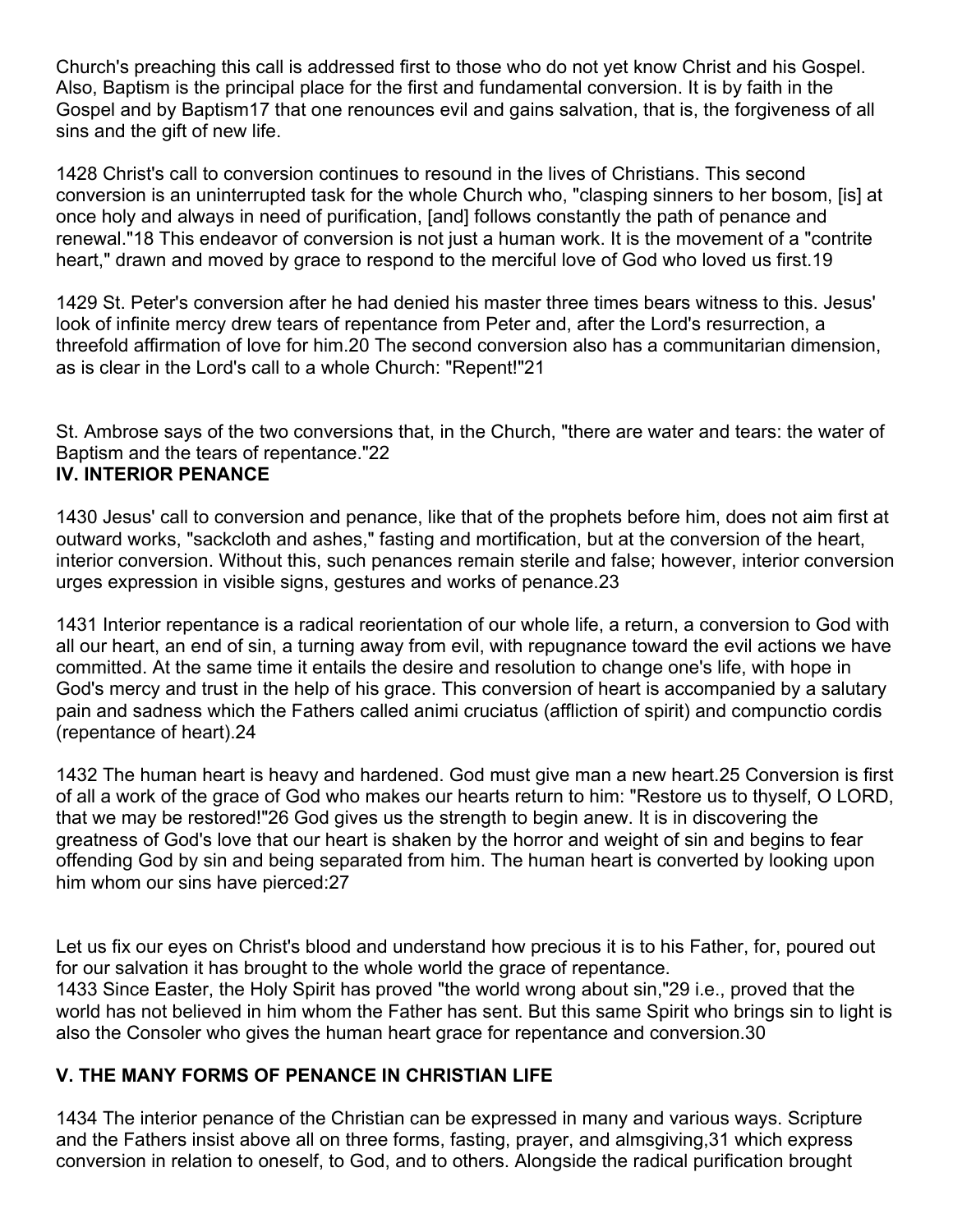about by Baptism or martyrdom they cite as means of obtaining forgiveness of sins: effort at reconciliation with one's neighbor, tears of repentance, concern for the salvation of one's neighbor, the intercession of the saints, and the practice of charity "which covers a multitude of sins."32

1435 Conversion is accomplished in daily life by gestures of reconciliation, concern for the poor, the exercise and defense of justice and right,33 by the admission of faults to one's brethren, fraternal correction, revision of life, examination of conscience, spiritual direction, acceptance of suffering, endurance of persecution for the sake of righteousness. Taking up one's cross each day and following Jesus is the surest way of penance.34

1436 Eucharist and Penance. Daily conversion and penance find their source and nourishment in the Eucharist, for in it is made present the sacrifice of Christ which has reconciled us with God. Through the Eucharist those who live from the life of Christ are fed and strengthened. "It is a remedy to free us from our daily faults and to preserve us from mortal sins."35

1437 Reading Sacred Scripture, praying the Liturgy of the Hours and the Our Father - every sincere act of worship or devotion revives the spirit of conversion and repentance within us and contributes to the forgiveness of our sins.

1438 The seasons and days of penance in the course of the liturgical year (Lent, and each Friday in memory of the death of the Lord) are intense moments of the Church's penitential practice.36 These times are particularly appropriate for spiritual exercises, penitential liturgies, pilgrimages as signs of penance, voluntary self-denial such as fasting and almsgiving, and fraternal sharing (charitable and missionary works).

1439 The process of conversion and repentance was described by Jesus in the parable of the prodigal son, the center of which is the merciful father:37 the fascination of illusory freedom, the abandonment of the father's house; the extreme misery in which the son finds himself after squandering his fortune; his deep humiliation at finding himself obliged to feed swine, and still worse, at wanting to feed on the husks the pigs ate; his reflection on all he has lost; his repentance and decision to declare himself guilty before his father; the journey back; the father's generous welcome; the father's joy - all these are characteristic of the process of conversion. The beautiful robe, the ring, and the festive banquet are symbols of that new life - pure worthy, and joyful - of anyone who returns to God and to the bosom of his family, which is the Church. Only the heart of Christ who knows the depths of his Father's love could reveal to us the abyss of his mercy in so simple and beautiful a way.

## **VI. THE SACRAMENT OF PENANCE AND RECONCILIATION**

1440 Sin is before all else an offense against God, a rupture of communion with him. At the same time it damages communion with the Church. For this reason conversion entails both God's forgiveness and reconciliation with the Church, which are expressed and accomplished liturgically by the sacrament of Penance and Reconciliation.38

Only God forgives sin

1441 Only God forgives sins.39 Since he is the Son of God, Jesus says of himself, "The Son of man has authority on earth to forgive sins" and exercises this divine power: "Your sins are forgiven."40 Further, by virtue of his divine authority he gives this power to men to exercise in his name.41

1442 Christ has willed that in her prayer and life and action his whole Church should be the sign and instrument of the forgiveness and reconciliation that he acquired for us at the price of his blood. But he entrusted the exercise of the power of absolution to the apostolic ministry which he charged with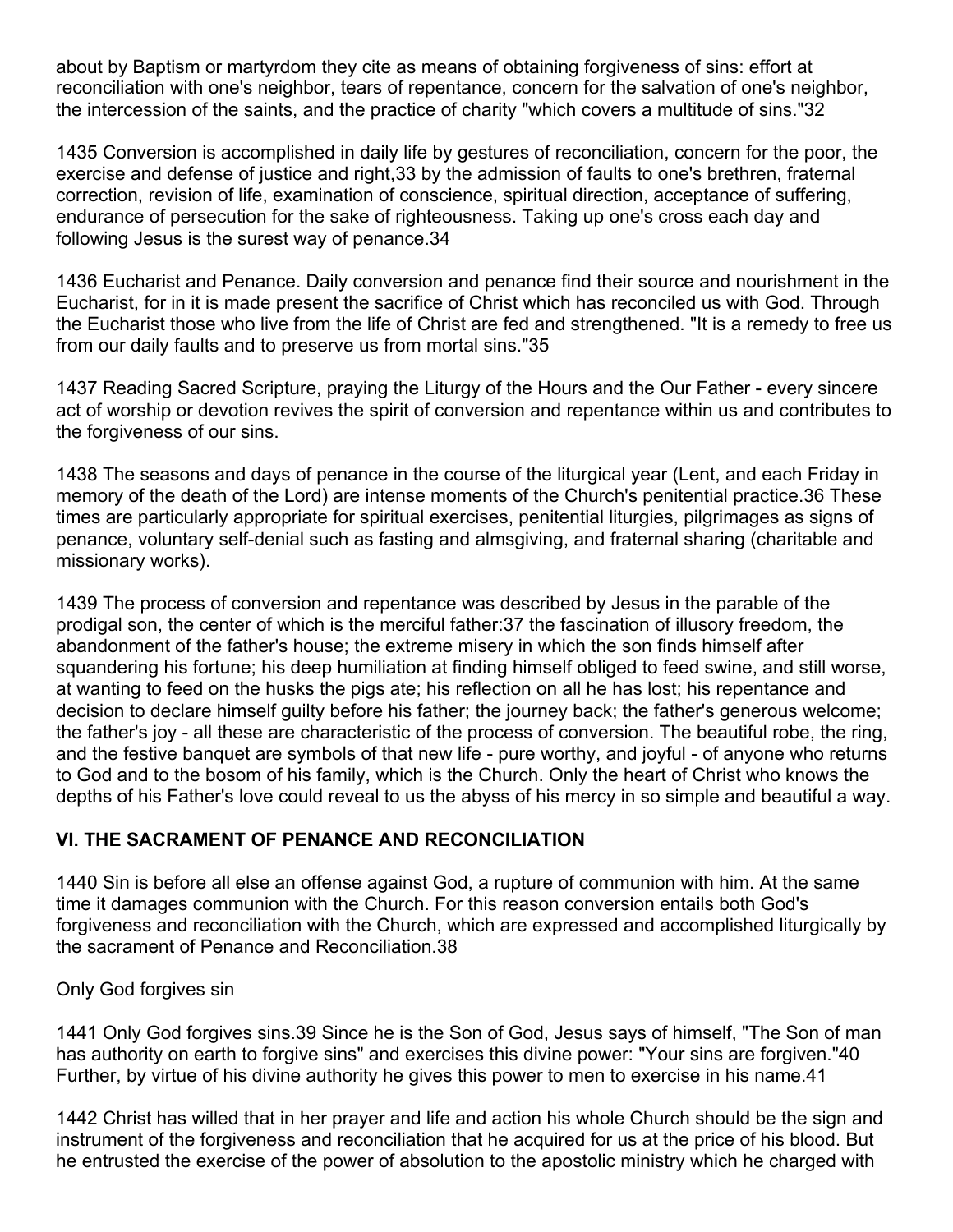the "ministry of reconciliation."42 The apostle is sent out "on behalf of Christ" with "God making his appeal" through him and pleading: "Be reconciled to God."43

Reconciliation with the Church

1443 During his public life Jesus not only forgave sins, but also made plain the effect of this forgiveness: he reintegrated forgiven sinners into the community of the People of God from which sin had alienated or even excluded them. A remarkable sign of this is the fact that Jesus receives sinners at his table, a gesture that expresses in an astonishing way both God's forgiveness and the return to the bosom of the People of God.44

1444 In imparting to his apostles his own power to forgive sins the Lord also gives them the authority to reconcile sinners with the Church. This ecclesial dimension of their task is expressed most notably in Christ's solemn words to Simon Peter: "I will give you the keys of the kingdom of heaven, and whatever you bind on earth shall be bound in heaven, and whatever you loose on earth shall be loosed in heaven."45 "The office of binding and loosing which was given to Peter was also assigned to the college of the apostles united to its head."46

1445 The words bind and loose mean: whomever you exclude from your communion, will be excluded from communion with God; whomever you receive anew into your communion, God will welcome back into his. Reconciliation with the Church is inseparable from reconciliation with God.

The sacrament of forgiveness

1446 Christ instituted the sacrament of Penance for all sinful members of his Church: above all for those who, since Baptism, have fallen into grave sin, and have thus lost their baptismal grace and wounded ecclesial communion. It is to them that the sacrament of Penance offers a new possibility to convert and to recover the grace of justification. The Fathers of the Church present this sacrament as "the second plank [of salvation] after the shipwreck which is the loss of grace."47

1447 Over the centuries the concrete form in which the Church has exercised this power received from the Lord has varied considerably. During the first centuries the reconciliation of Christians who had committed particularly grave sins after their Baptism (for example, idolatry, murder, or adultery) was tied to a very rigorous discipline, according to which penitents had to do public penance for their sins, often for years, before receiving reconciliation. To this "order of penitents" (which concerned only certain grave sins), one was only rarely admitted and in certain regions only once in a lifetime. During the seventh century Irish missionaries, inspired by the Eastern monastic tradition, took to continental Europe the "private" practice of penance, which does not require public and prolonged completion of penitential works before reconciliation with the Church. From that time on, the sacrament has been performed in secret between penitent and priest. This new practice envisioned the possibility of repetition and so opened the way to a regular frequenting of this sacrament. It allowed the forgiveness of grave sins and venial sins to be integrated into one sacramental celebration. In its main lines this is the form of penance that the Church has practiced down to our day.

1448 Beneath the changes in discipline and celebration that this sacrament has undergone over the centuries, the same fundamental structure is to be discerned. It comprises two equally essential elements: on the one hand, the acts of the man who undergoes conversion through the action of the Holy Spirit: namely, contrition, confession, and satisfaction; on the other, God's action through the intervention of the Church. The Church, who through the bishop and his priests forgives sins in the name of Jesus Christ and determines the manner of satisfaction, also prays for the sinner and does penance with him. Thus the sinner is healed and re-established in ecclesial communion.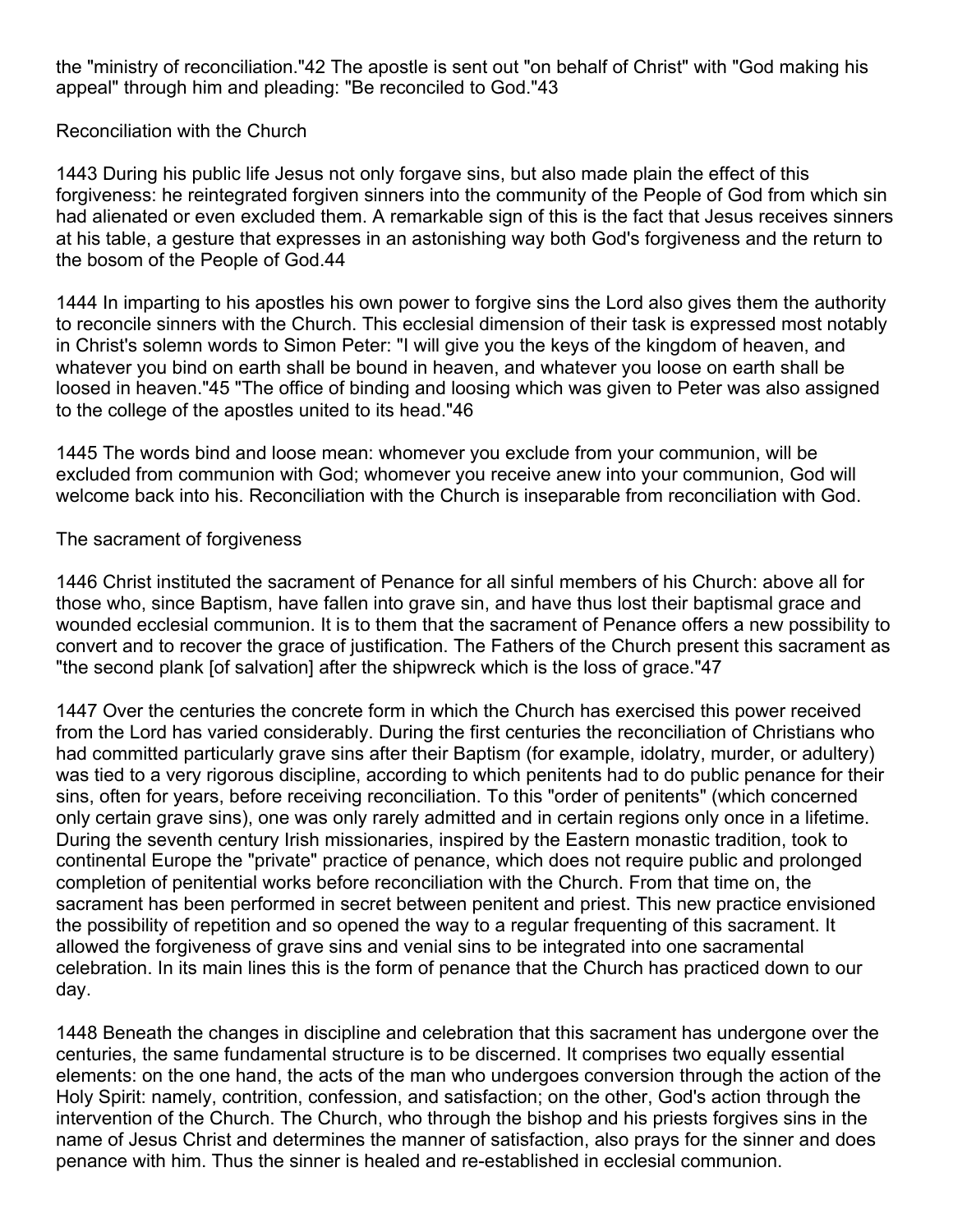1449 The formula of absolution used in the Latin Church expresses the essential elements of this sacrament: the Father of mercies is the source of all forgiveness. He effects the reconciliation of sinners through the Passover of his Son and the gift of his Spirit, through the prayer and ministry of the Church:

God, the Father of mercies, through the death and the resurrection of his Son has reconciled the world to himself and sent the Holy Spirit among us for the forgiveness of sins; through the ministry of the Church may God give you pardon and peace, and I absolve you from your sins in the name of the Father, and of the Son and of the Holy Spirit.48

## **VII. THE ACTS OF THE PENITENT**

1450 "Penance requires . . . the sinner to endure all things willingly, be contrite of heart, confess with the lips, and practice complete humility and fruitful satisfaction."49

**Contrition** 

1451 Among the penitent's acts contrition occupies first place. Contrition is "sorrow of the soul and detestation for the sin committed, together with the resolution not to sin again."50

1452 When it arises from a love by which God is loved above all else, contrition is called "perfect" (contrition of charity). Such contrition remits venial sins; it also obtains forgiveness of mortal sins if it includes the firm resolution to have recourse to sacramental confession as soon as possible.51

1453 The contrition called "imperfect" (or "attrition") is also a gift of God, a prompting of the Holy Spirit. It is born of the consideration of sin's ugliness or the fear of eternal damnation and the other penalties threatening the sinner (contrition of fear). Such a stirring of conscience can initiate an interior process which, under the prompting of grace, will be brought to completion by sacramental absolution. By itself however, imperfect contrition cannot obtain the forgiveness of grave sins, but it disposes one to obtain forgiveness in the sacrament of Penance.52

1454 The reception of this sacrament ought to be prepared for by an examination of conscience made in the light of the Word of God. The passages best suited to this can be found in the Ten Commandments, the moral catechesis of the Gospels and the apostolic Letters, such as the Sermon on the Mount and the apostolic teachings.53

## The confession of sins

1455 The confession (or disclosure) of sins, even from a simply human point of view, frees us and facilitates our reconciliation with others. Through such an admission man looks squarely at the sins he is guilty of, takes responsibility for them, and thereby opens himself again to God and to the communion of the Church in order to make a new future possible.

1456 Confession to a priest is an essential part of the sacrament of Penance: "All mortal sins of which penitents after a diligent self-examination are conscious must be recounted by them in confession, even if they are most secret and have been committed against the last two precepts of the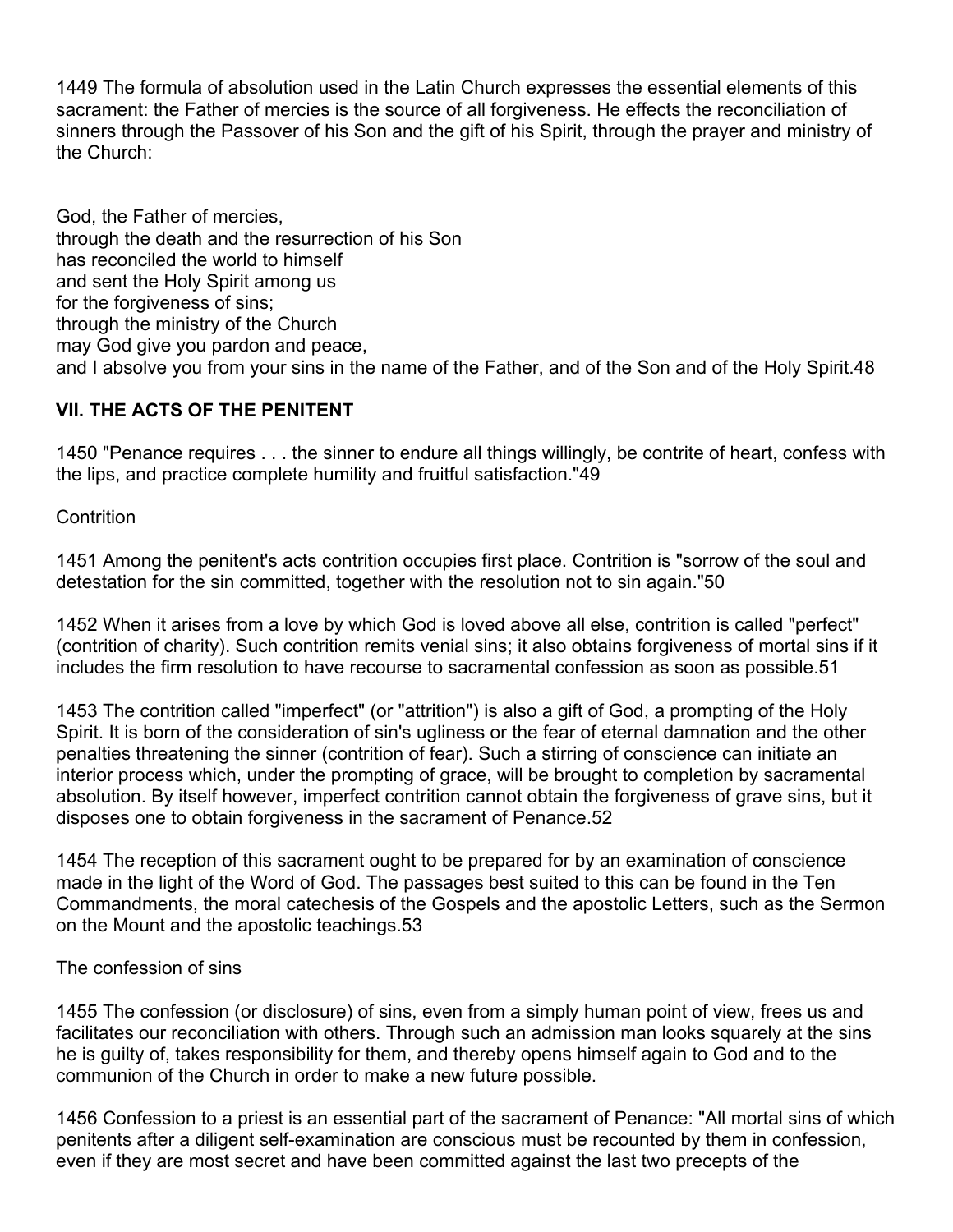Decalogue; for these sins sometimes wound the soul more grievously and are more dangerous than those which are committed openly."54

When Christ's faithful strive to confess all the sins that they can remember, they undoubtedly place all of them before the divine mercy for pardon. But those who fail to do so and knowingly withhold some, place nothing before the divine goodness for remission through the mediation of the priest, "for if the sick person is too ashamed to show his wound to the doctor, the medicine cannot heal what it does not know."55

1457 According to the Church's command, "after having attained the age of discretion, each of the faithful is bound by an obligation faithfully to confess serious sins at least once a year."56 Anyone who is aware of having committed a mortal sin must not receive Holy Communion, even if he experiences deep contrition, without having first received sacramental absolution, unless he has a grave reason for receiving Communion and there is no possibility of going to confession.57 Children must go to the sacrament of Penance before receiving Holy Communion for the first time.58

1458 Without being strictly necessary, confession of everyday faults (venial sins) is nevertheless strongly recommended by the Church.59 Indeed the regular confession of our venial sins helps us form our conscience, fight against evil tendencies, let ourselves be healed by Christ and progress in the life of the Spirit. By receiving more frequently through this sacrament the gift of the Father's mercy, we are spurred to be merciful as he is merciful:60

Whoever confesses his sins . . . is already working with God. God indicts your sins; if you also indict them, you are joined with God. Man and sinner are, so to speak, two realities: when you hear "man" this is what God has made; when you hear "sinner" - this is what man himself has made. Destroy what you have made, so that God may save what he has made. . . . When you begin to abhor what you have made, it is then that your good works are beginning, since you are accusing yourself of your evil works. The beginning of good works is the confession of evil works. You do the truth and come to the light.61 **Satisfaction** 

1459 Many sins wrong our neighbor. One must do what is possible in order to repair the harm (e.g., return stolen goods, restore the reputation of someone slandered, pay compensation for injuries). Simple justice requires as much. But sin also injures and weakens the sinner himself, as well as his relationships with God and neighbor. Absolution takes away sin, but it does not remedy all the disorders sin has caused.62 Raised up from sin, the sinner must still recover his full spiritual health by doing something more to make amends for the sin: he must "make satisfaction for" or "expiate" his sins. This satisfaction is also called "penance."

1460 The penance the confessor imposes must take into account the penitent's personal situation and must seek his spiritual good. It must correspond as far as possible with the gravity and nature of the sins committed. It can consist of prayer, an offering, works of mercy, service of neighbor, voluntary self-denial, sacrifices, and above all the patient acceptance of the cross we must bear. Such penances help configure us to Christ, who alone expiated our sins once for all. They allow us to become co-heirs with the risen Christ, "provided we suffer with him."63

The satisfaction that we make for our sins, however, is not so much ours as though it were not done through Jesus Christ. We who can do nothing ourselves, as if just by ourselves, can do all things with the cooperation of "him who strengthens" us. Thus man has nothing of which to boast, but all our boasting is in Christ . . . in whom we make satisfaction by bringing forth "fruits that befit repentance."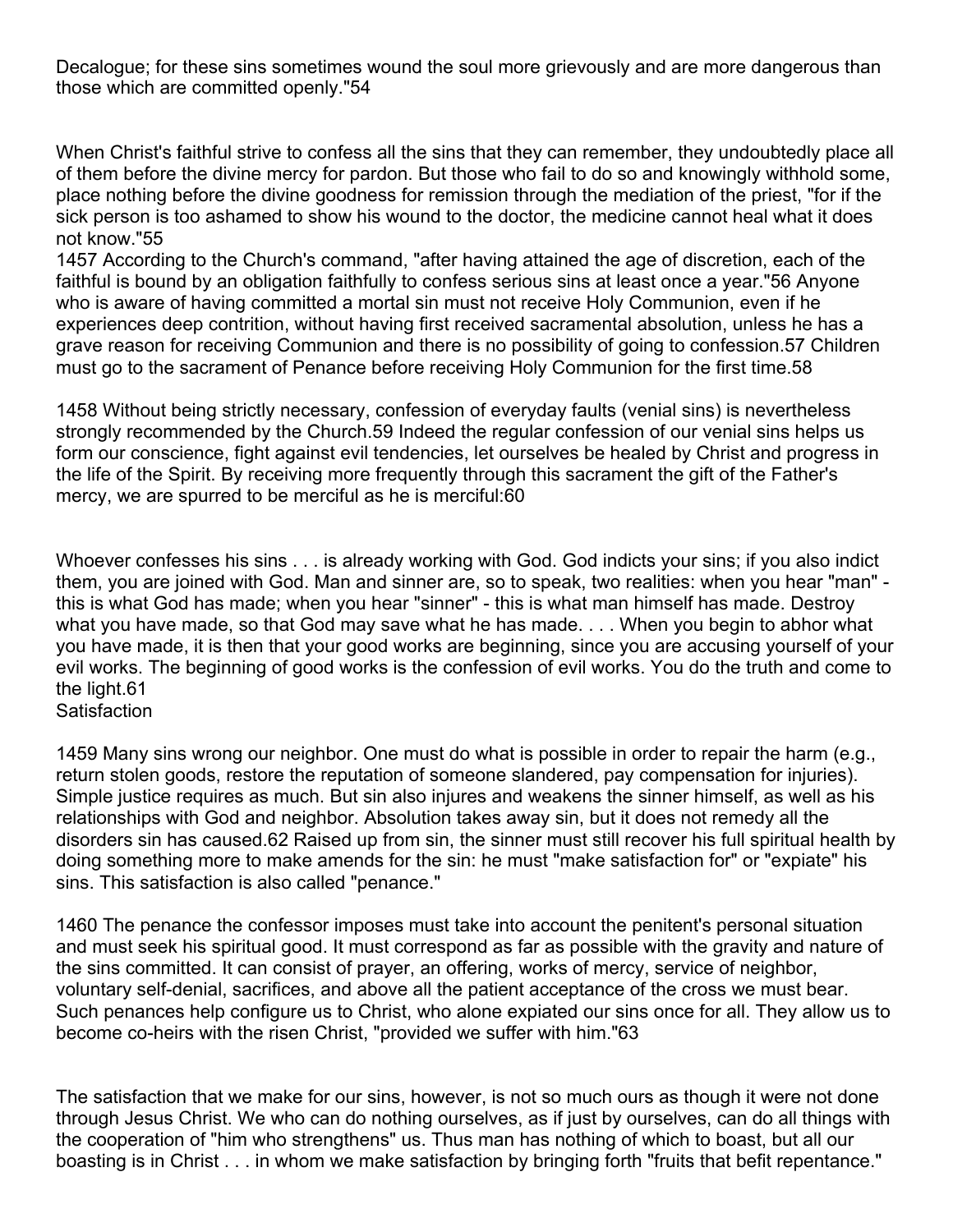These fruits have their efficacy from him, by him they are offered to the Father, and through him they are accepted by the Father.64

## **VIII. THE MINISTER OF THIS SACRAMENT**

1461 Since Christ entrusted to his apostles the ministry of reconciliation,65 bishops who are their successors, and priests, the bishops' collaborators, continue to exercise this ministry. Indeed bishops and priests, by virtue of the sacrament of Holy Orders, have the power to forgive all sins "in the name of the Father, and of the Son, and of the Holy Spirit."

1462 Forgiveness of sins brings reconciliation with God, but also with the Church. Since ancient times the bishop, visible head of a particular Church, has thus rightfully been considered to be the one who principally has the power and ministry of reconciliation: he is the moderator of the penitential discipline.66 Priests, his collaborators, exercise it to the extent that they have received the commission either from their bishop (or religious superior) or the Pope, according to the law of the Church.67

1463 Certain particularly grave sins incur excommunication, the most severe ecclesiastical penalty, which impedes the reception of the sacraments and the exercise of certain ecclesiastical acts, and for which absolution consequently cannot be granted, according to canon law, except by the Pope, the bishop of the place or priests authorized by them. In danger of death any priest, even if deprived of faculties for hearing confessions, can absolve from every sin and excommunication.69

1464 Priests must encourage the faithful to come to the sacrament of Penance and must make themselves available to celebrate this sacrament each time Christians reasonably ask for it.70

1465 When he celebrates the sacrament of Penance, the priest is fulfilling the ministry of the Good Shepherd who seeks the lost sheep, of the Good Samaritan who binds up wounds, of the Father who awaits the prodigal son and welcomes him on his return, and of the just and impartial judge whose judgment is both just and merciful. The priest is the sign and the instrument of God's merciful love for the sinner.

1466 The confessor is not the master of God's forgiveness, but its servant. The minister of this sacrament should unite himself to the intention and charity of Christ.71 He should have a proven knowledge of Christian behavior, experience of human affairs, respect and sensitivity toward the one who has fallen; he must love the truth, be faithful to the Magisterium of the Church, and lead the penitent with patience toward healing and full maturity. He must pray and do penance for his penitent, entrusting him to the Lord's mercy.

1467 Given the delicacy and greatness of this ministry and the respect due to persons, the Church declares that every priest who hears confessions is bound under very severe penalties to keep absolute secrecy regarding the sins that his penitents have confessed to him. He can make no use of knowledge that confession gives him about penitents' lives.72 This secret, which admits of no exceptions, is called the "sacramental seal," because what the penitent has made known to the priest remains "sealed" by the sacrament.

## **IX. THE EFFECTS OF THIS SACRAMENT**

1468 "The whole power of the sacrament of Penance consists in restoring us to God's grace and joining us with him in an intimate friendship."73 Reconciliation with God is thus the purpose and effect of this sacrament. For those who receive the sacrament of Penance with contrite heart and religious disposition, reconciliation "is usually followed by peace and serenity of conscience with strong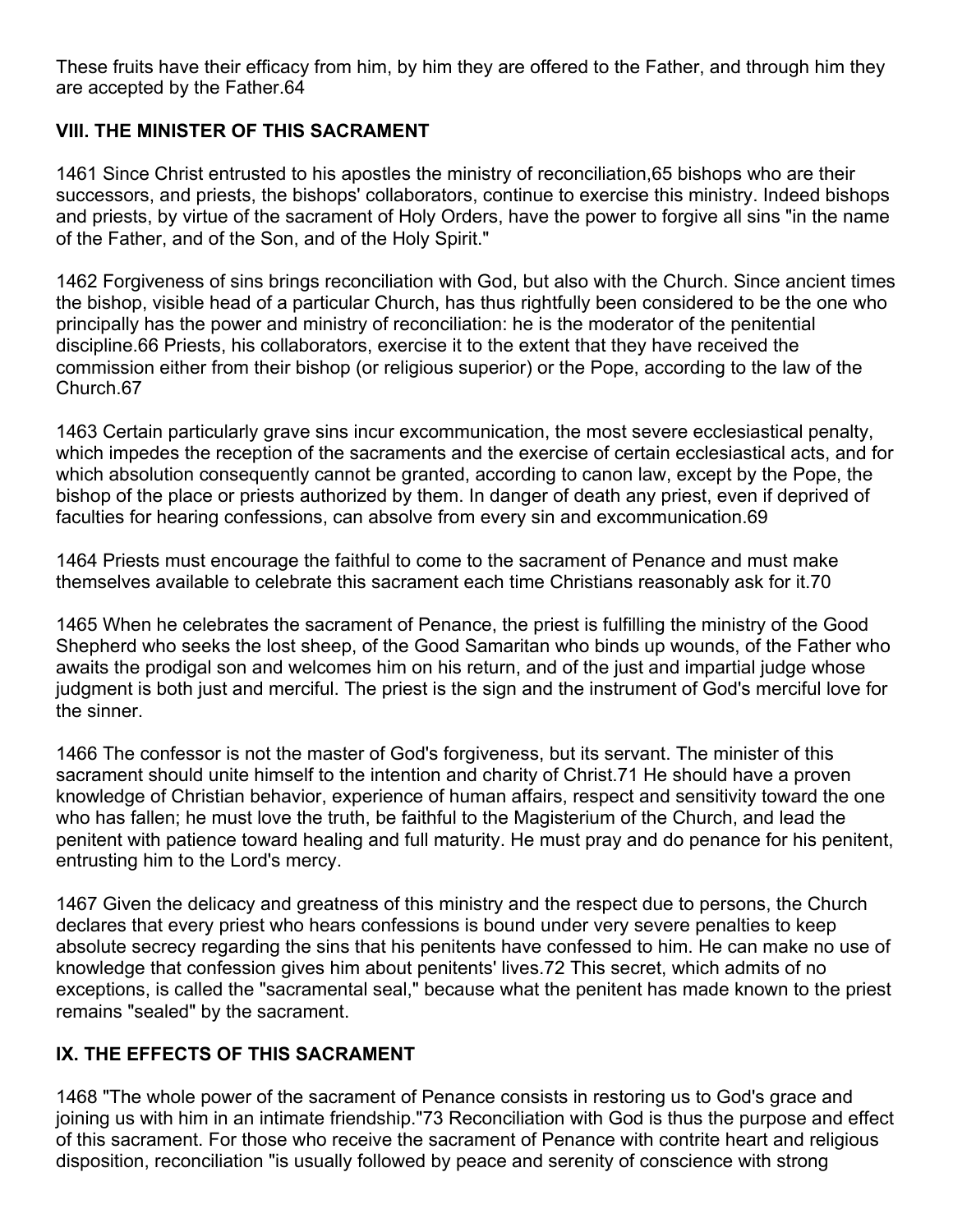spiritual consolation."74 Indeed the sacrament of Reconciliation with God brings about a true "spiritual resurrection," restoration of the dignity and blessings of the life of the children of God, of which the most precious is friendship with God.75

1469 This sacrament reconciles us with the Church. Sin damages or even breaks fraternal communion. The sacrament of Penance repairs or restores it. In this sense it does not simply heal the one restored to ecclesial communion, but has also a revitalizing effect on the life of the Church which suffered from the sin of one of her members.76 Re-established or strengthened in the communion of saints, the sinner is made stronger by the exchange of spiritual goods among all the living members of the Body of Christ, whether still on pilgrimage or already in the heavenly homeland:77

It must be recalled that . . . this reconciliation with God leads, as it were, to other reconciliations, which repair the other breaches caused by sin. The forgiven penitent is reconciled with himself in his inmost being, where he regains his innermost truth. He is reconciled with his brethren whom he has in some way offended and wounded. He is reconciled with the Church. He is reconciled with all creation.78

1470 In this sacrament, the sinner, placing himself before the merciful judgment of God, anticipates in a certain way the judgment to which he will be subjected at the end of his earthly life. For it is now, in this life, that we are offered the choice between life and death, and it is only by the road of conversion that we can enter the Kingdom, from which one is excluded by grave sin.79 In converting to Christ through penance and faith, the sinner passes from death to life and "does not come into judgment."80

# **X. INDULGENCES**

1471 The doctrine and practice of indulgences in the Church are closely linked to the effects of the sacrament of Penance.

## What is an indulgence?

"An indulgence is a remission before God of the temporal punishment due to sins whose guilt has already been forgiven, which the faithful Christian who is duly disposed gains under certain prescribed conditions through the action of the Church which, as the minister of redemption, dispenses and applies with authority the treasury of the satisfactions of Christ and the saints."81

"An indulgence is partial or plenary according as it removes either part or all of the temporal punishment due to sin."82 The faithful can gain indulgences for themselves or apply them to the dead.83

## The punishments of sin

1472 To understand this doctrine and practice of the Church, it is necessary to understand that sin has a double consequence. Grave sin deprives us of communion with God and therefore makes us incapable of eternal life, the privation of which is called the "eternal punishment" of sin. On the other hand every sin, even venial, entails an unhealthy attachment to creatures, which must be purified either here on earth, or after death in the state called Purgatory. This purification frees one from what is called the "temporal punishment" of sin. These two punishments must not be conceived of as a kind of vengeance inflicted by God from without, but as following from the very nature of sin. A conversion which proceeds from a fervent charity can attain the complete purification of the sinner in such a way that no punishment would remain.84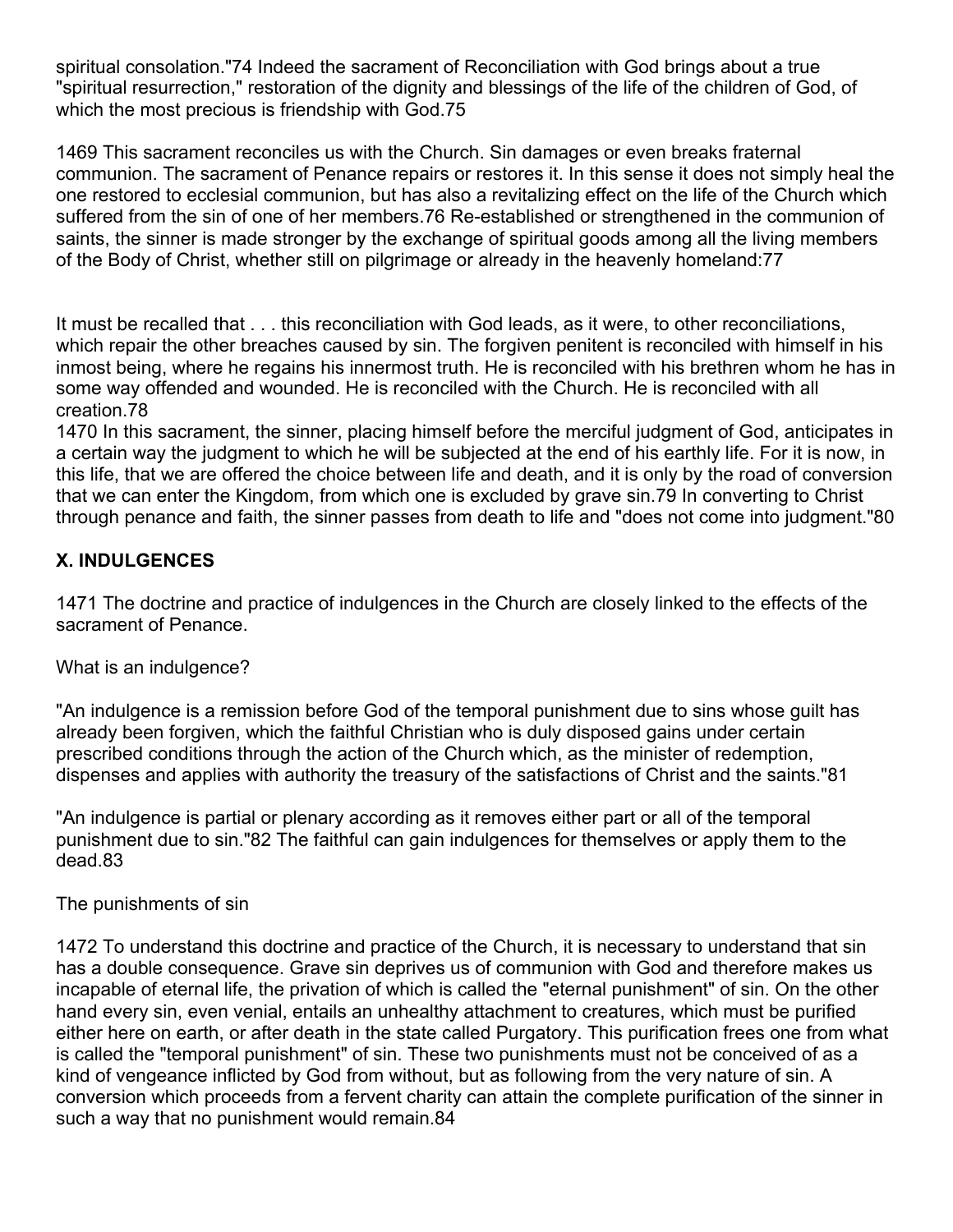1473 The forgiveness of sin and restoration of communion with God entail the remission of the eternal punishment of sin, but temporal punishment of sin remains. While patiently bearing sufferings and trials of all kinds and, when the day comes, serenely facing death, the Christian must strive to accept this temporal punishment of sin as a grace. He should strive by works of mercy and charity, as well as by prayer and the various practices of penance, to put off completely the "old man" and to put on the "new man."85

### In the Communion of Saints

1474 The Christian who seeks to purify himself of his sin and to become holy with the help of God's grace is not alone. "The life of each of God's children is joined in Christ and through Christ in a wonderful way to the life of all the other Christian brethren in the supernatural unity of the Mystical Body of Christ, as in a single mystical person."86

1475 In the communion of saints, "a perennial link of charity exists between the faithful who have already reached their heavenly home, those who are expiating their sins in purgatory and those who are still pilgrims on earth. between them there is, too, an abundant exchange of all good things."87 In this wonderful exchange, the holiness of one profits others, well beyond the harm that the sin of one could cause others. Thus recourse to the communion of saints lets the contrite sinner be more promptly and efficaciously purified of the punishments for sin.

1476 We also call these spiritual goods of the communion of saints the Church's treasury, which is "not the sum total of the material goods which have accumulated during the course of the centuries. On the contrary the 'treasury of the Church' is the infinite value, which can never be exhausted, which Christ's merits have before God. They were offered so that the whole of mankind could be set free from sin and attain communion with the Father. In Christ, the Redeemer himself, the satisfactions and merits of his Redemption exist and find their efficacy."88

1477 "This treasury includes as well the prayers and good works of the Blessed Virgin Mary. They are truly immense, unfathomable, and even pristine in their value before God. In the treasury, too, are the prayers and good works of all the saints, all those who have followed in the footsteps of Christ the Lord and by his grace have made their lives holy and carried out the mission in the unity of the Mystical Body."89

### Obtaining indulgence from God through the Church

1478 An indulgence is obtained through the Church who, by virtue of the power of binding and loosing granted her by Christ Jesus, intervenes in favor of individual Christians and opens for them the treasury of the merits of Christ and the saints to obtain from the Father of mercies the remission of the temporal punishments due for their sins. Thus the Church does not want simply to come to the aid of these Christians, but also to spur them to works of devotion, penance, and charity.90

1479 Since the faithful departed now being purified are also members of the same communion of saints, one way we can help them is to obtain indulgences for them, so that the temporal punishments due for their sins may be remitted.

## **XI. THE CELEBRATION OF THE SACRAMENT OF PENANCE**

1480 Like all the sacraments, Penance is a liturgical action. The elements of the celebration are ordinarily these: a greeting and blessing from the priest, reading the word of God to illuminate the conscience and elicit contrition, and an exhortation to repentance; the confession, which acknowledges sins and makes them known to the priest; the imposition and acceptance of a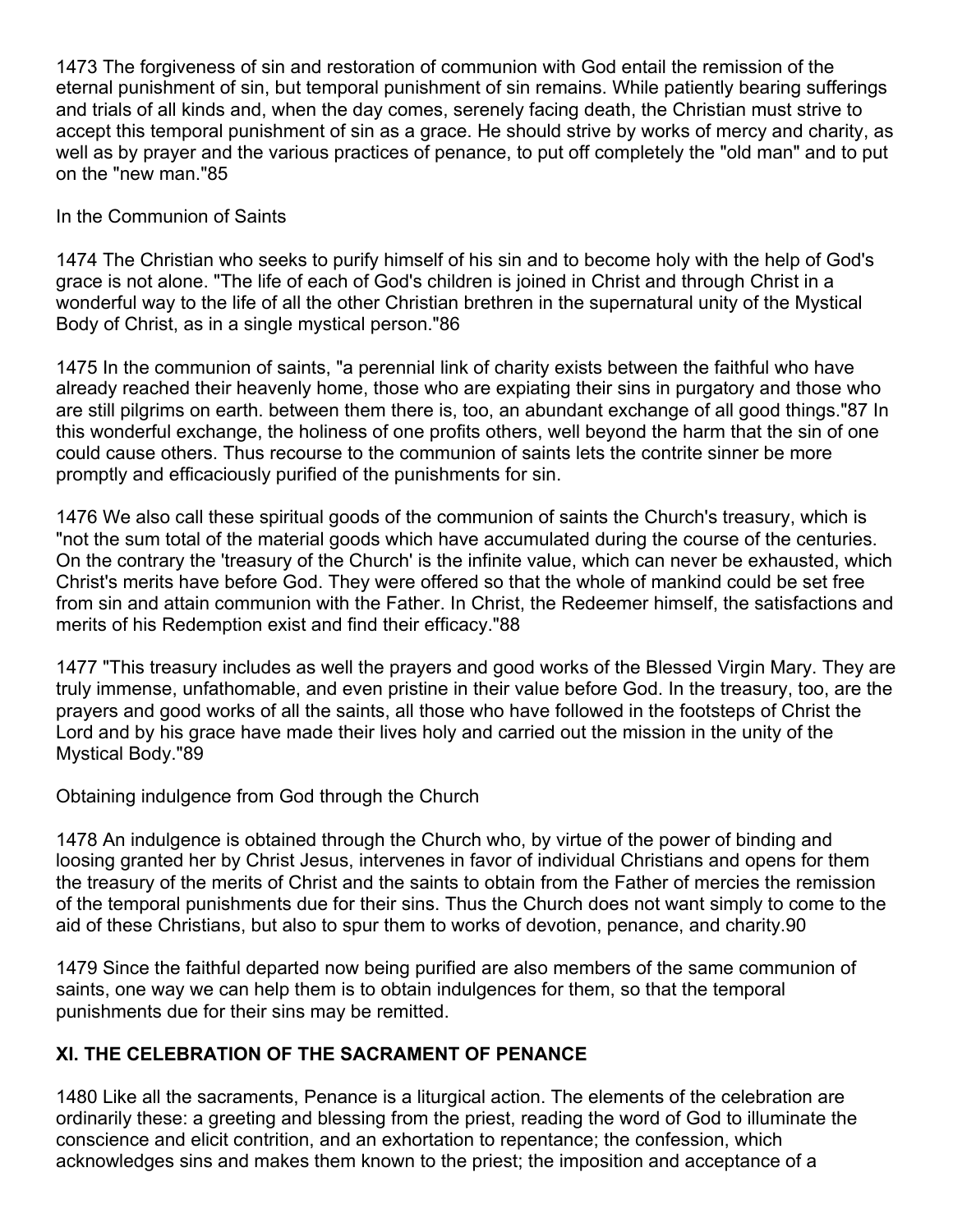penance; the priest's absolution; a prayer of thanksgiving and praise and dismissal with the blessing of the priest.

1481 The Byzantine Liturgy recognizes several formulas of absolution, in the form of invocation, which admirably express the mystery of forgiveness: "May the same God, who through the Prophet Nathan forgave David when he confessed his sins, who forgave Peter when he wept bitterly, the prostitute when she washed his feet with her tears, the publican, and the prodigal son, through me, a sinner, forgive you both in this life and in the next and enable you to appear before his awe-inspiring tribunal without condemnation, he who is blessed for ever and ever. Amen."

1482 The sacrament of Penance can also take place in the framework of a communal celebration in which we prepare ourselves together for confession and give thanks together for the forgiveness received. Here, the personal confession of sins and individual absolution are inserted into a liturgy of the word of God with readings and a homily, an examination of conscience conducted in common, a communal request for forgiveness, the Our Father and a thanksgiving in common. This communal celebration expresses more clearly the ecclesial character of penance. However, regardless of its manner of celebration the sacrament of Penance is always, by its very nature, a liturgical action, and therefore an ecclesial and public action.91

1483 In case of grave necessity recourse may be had to a communal celebration of reconciliation with general confession and general absolution. Grave necessity of this sort can arise when there is imminent danger of death without sufficient time for the priest or priests to hear each penitent's confession. Grave necessity can also exist when, given the number of penitents, there are not enough confessors to hear individual confessions properly in a reasonable time, so that the penitents through no fault of their own would be deprived of sacramental grace or Holy Communion for a long time. In this case, for the absolution to be valid the faithful must have the intention of individually confessing their grave sins in the time required.92 The diocesan bishop is the judge of whether or not the conditions required for general absolution exist.93 A large gathering of the faithful on the occasion of major feasts or pilgrimages does not constitute a case of grave necessity.94

1484 "Individual, integral confession and absolution remain the only ordinary way for the faithful to reconcile themselves with God and the Church, unless physical or moral impossibility excuses from this kind of confession."95 There are profound reasons for this. Christ is at work in each of the sacraments. He personally addresses every sinner: "My son, your sins are forgiven."96 He is the physician tending each one of the sick who need him to cure them.97 He raises them up and reintegrates them into fraternal communion. Personal confession is thus the form most expressive of reconciliation with God and with the Church.

### **IN BRIEF**

1485 "On the evening of that day, the first day of the week," Jesus showed himself to his apostles. "He breathed on them, and said to them: 'Receive the Holy Spirit. If you forgive the sins of any, they are forgiven; if you retain the sins of any, they are retained"' (Jn 20:19, 22-23).

1486 The forgiveness of sins committed after Baptism is conferred by a particular sacrament called the sacrament of conversion, confession, penance, or reconciliation.

1487 The sinner wounds God's honor and love, his own human dignity as a man called to be a son of God, and the spiritual well-being of the Church, of which each Christian ought to be a living stone.

1488 To the eyes of faith no evil is graver than sin and nothing has worse consequences for sinners themselves, for the Church, and for the whole world.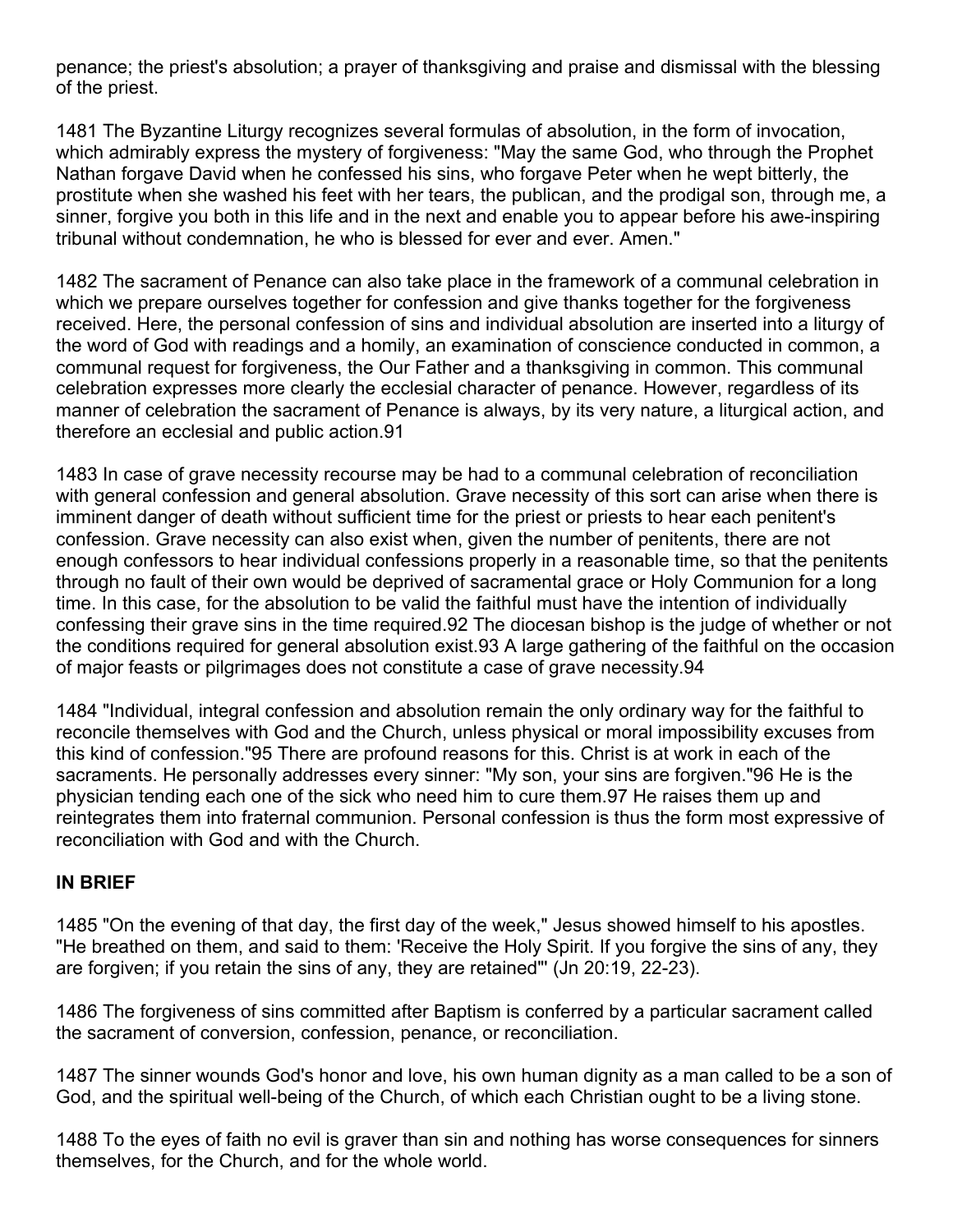1489 To return to communion with God after having lost it through sin is a process born of the grace of God who is rich in mercy and solicitous for the salvation of men. One must ask for this precious gift for oneself and for others.

1490 The movement of return to God, called conversion and repentance, entails sorrow for and abhorrence of sins committed, and the firm purpose of sinning no more in the future. Conversion touches the past and the future and is nourished by hope in God's mercy.

1491 The sacrament of Penance is a whole consisting in three actions of the penitent and the priest's absolution. The penitent's acts are repentance, confession or disclosure of sins to the priest, and the intention to make reparation and do works of reparation.

1492 Repentance (also called contrition) must be inspired by motives that arise from faith. If repentance arises from love of charity for God, it is called "perfect" contrition; if it is founded on other motives, it is called "imperfect."

1493 One who desires to obtain reconciliation with God and with the Church, must confess to a priest all the unconfessed grave sins he remembers after having carefully examined his conscience. The confession of venial faults, without being necessary in itself, is nevertheless strongly recommended by the Church.

1494 The confessor proposes the performance of certain acts of "satisfaction" or "penance" to be performed by the penitent in order to repair the harm caused by sin and to re-establish habits befitting a disciple of Christ.

1495 Only priests who have received the faculty of absolving from the authority of the Church can forgive sins in the name of Christ.

1496 The spiritual effects of the sacrament of Penance are:

- reconciliation with God by which the penitent recovers grace;
- reconciliation with the Church;
- remission of the eternal punishment incurred by mortal sins;
- remission, at least in part, of temporal punishments resulting from sin;
- peace and serenity of conscience, and spiritual consolation;
- an increase of spiritual strength for the Christian battle.

1497 Individual and integral confession of grave sins followed by absolution remains the only ordinary means of reconciliation with God and with the Church.

1498 Through indulgences the faithful can obtain the remission of temporal punishment resulting from sin for themselves and also for the souls in Purgatory.

--------------------------------------------------------------------------------

4 LG 11 § 2. 5 Cf. Mk 1:15; Lk 15:18. 6 OP 46 formula of absolution. 7 2 Cor 5:20. 8 Mt 5:24.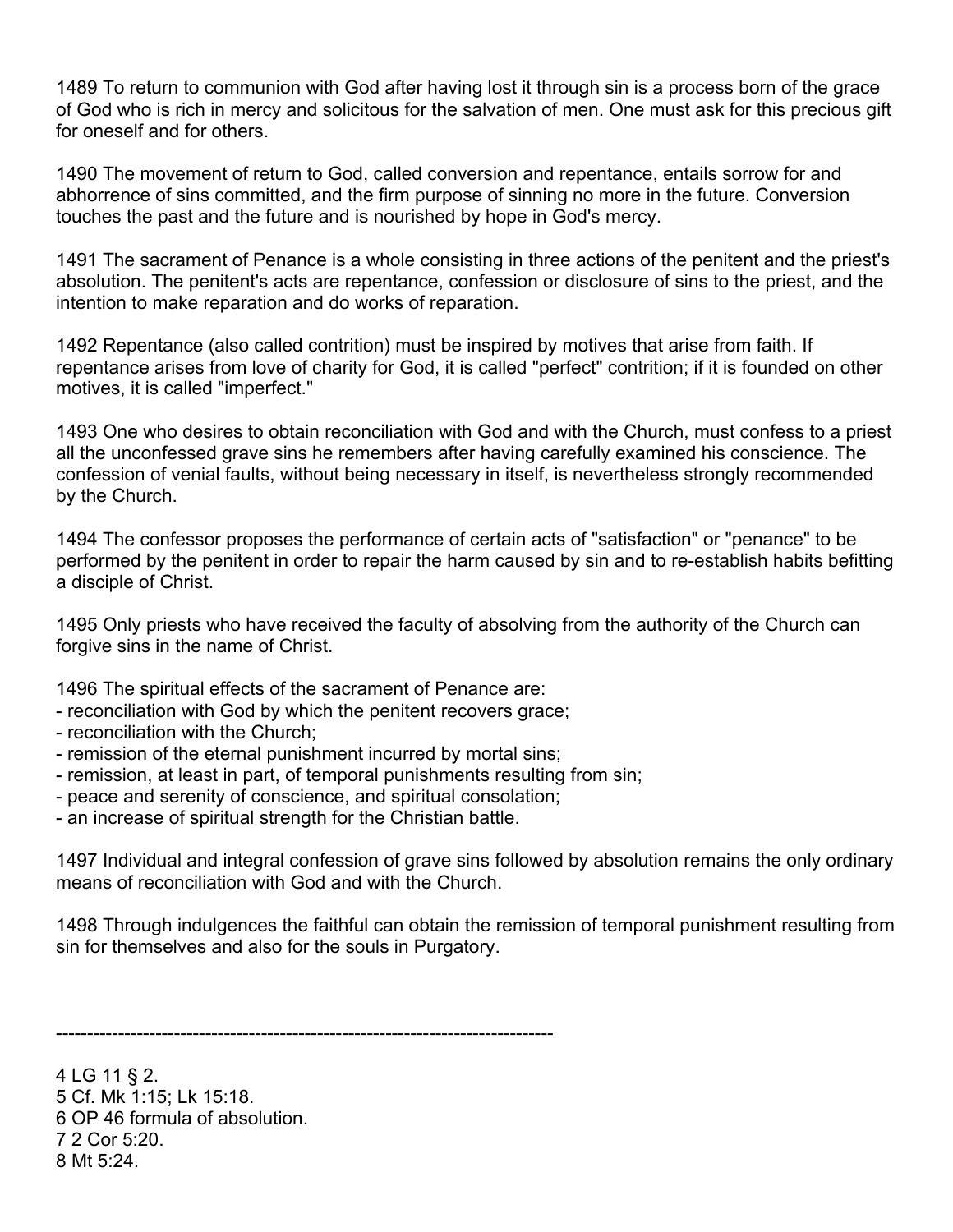9 1 Cor 6:11. 10 Gal 3:27. 11 1 Jn 1:8. 12 Cf. Lk 11:4; Mt 6:12. 13 Eph 1:4; 5:27. 14 Cf. Council of Trent (1546): DS 1515. 15 Cf. Council of Trent (1547): DS 1545; LG 40. 16 Mk 1:15. 17 Cf. Acts 2:38. 18 LG 8 § 3. 19 Ps 51:17; cf. Jn 6:44; 12:32; 1 Jn 4:10. 20 Cf. Lk 22:61; Jn 21:15-17. 21 Rev 2:5,16. 22 St. Ambrose, ep. 41,12:PL 16,1116. 23 Cf. Joel 2:12-13; Isa 1:16-17; Mt 6:1-6; 16-18. 24 Cf. Council Of Trent (1551): DS 1676-1678; 1705; Cf. Roman Catechism, II,V,4. 25 Cf. Ezek 36:26-27. 26 Lam 5:21. 27 Cf. Jn 19:37; Zech 12:10. 28 St. Clement Of Rome, Ad Cor. 7,4:PG 1,224. 29 Cf. Jn 16:8-9. 30 Cf. Jn 15:26; Acts 2:36-38; John Paul II, DeV 27-48. 31 Cf. Tob 12:8; Mt 6:1-18. 32 1 Pet 4:8; Cf. Jas 5:20. 33 Cf. Am 5:24; Isa 1:17. 34 Cf. Lk 9:23. 35 Council Of Trent (1551): DS 1638. 36 Cf. SC 109-110; CIC, cann. 1249-1253; CCEO, Cann. 880-883. 37 Cf. Lk 15:11-24. 38 Cf. LG 11. 39 Cf. Mk 2:7. 40 Mk 2:5,10; Lk 7:48. 41 Cf. Jn 20:21-23. 42 2 Cor 5:18. 43 2 Cor 5:20. 44 Cf. Lk 15; 19:9. 45 Mt 16:19; cf. Mt 18:18; 28:16-20. 46 LG 22 § 2. 47 Tertullian, De Paenit. 4,2:PL 1,1343; cf. Council of Trent (1547): DS 1542. 48 OP 46: formula of absolution. 49 Roman Catechism II,V,21; cf. Council of Trent (1551): DS 1673. 50 Council of Trent (1551): DS 1676. 51 Cf. Council of Trent (1551): DS 1677. 52 Cf. Council of Trent (1551): DS 1678; 1705. 53 Cf. Mt 5-7; Rom 12-15; 1 Cor 12-13; Gal 5; Eph 4-6; etc. 54 Council of Trent (1551): DS 1680 (ND 1626); cf. Ex 20:17; Mt 5:28. 55 Council of Trent (1551): DS 1680 (ND 1626); cf. St. Jerome, In Eccl. 10,11:PL 23:1096. 56 Cf. CIC, Can. 989; Council of Trent (1551): DS 1683; DS 1708. 57 Cf. Council of Trent (1551): DS 1647; 1661; CIC, can. 916; CCEO, can. 711. 58 Cf. CIC, can. 914. 59 Cf. Council of Trent: DS 1680; CIC, can. 988 § 2. 60 Cf. Lk 6:36.